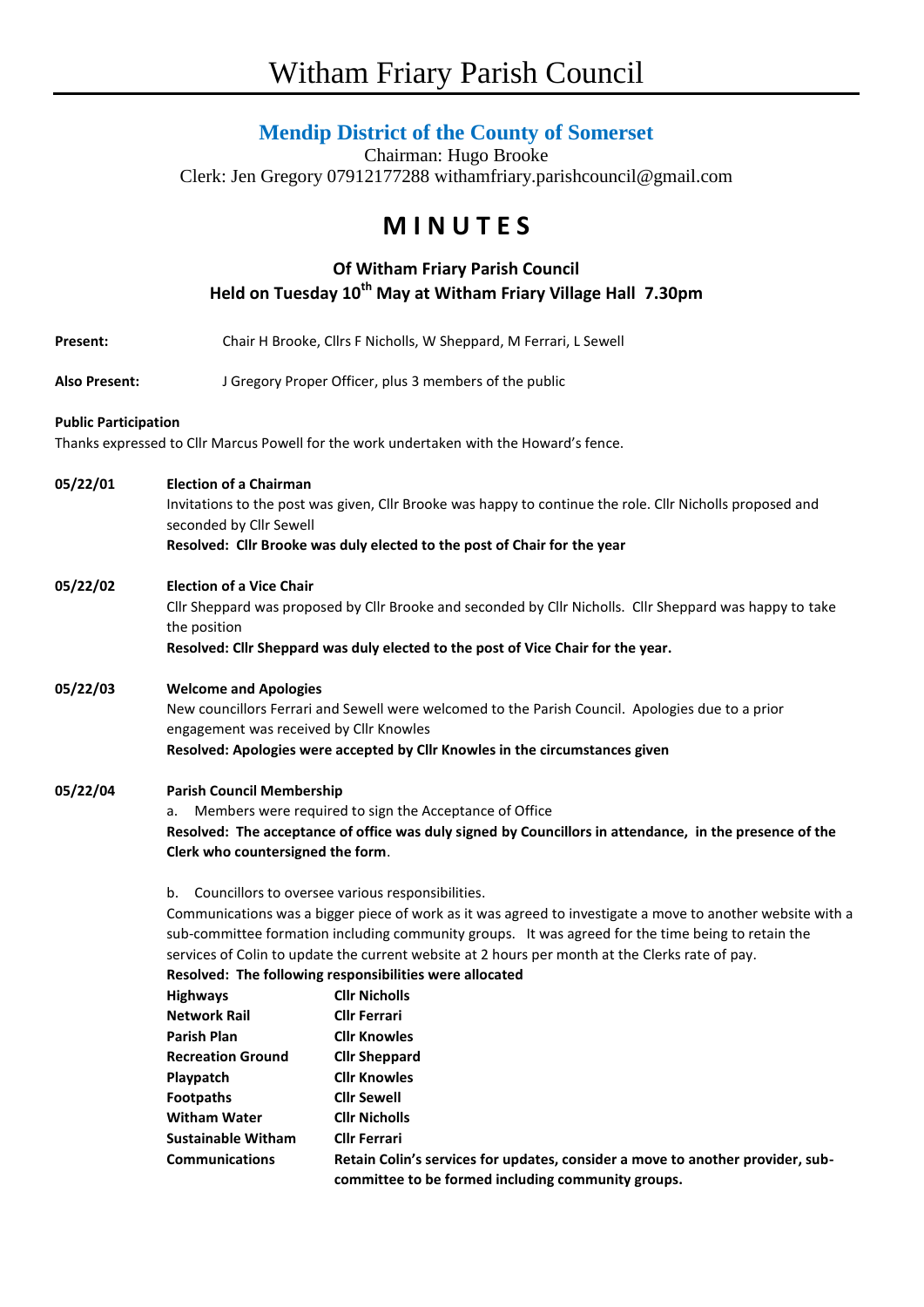#### **05/22/05 Declarations of interest**

There had been a Declaration of interests document circulated from MDC. It was 10 pages long and the clerk would provide a link to its completion online given the volume of pages involved. In relation to today's agenda Cllr Ferrari expressed a conflict with the planning matter minuted in 05/22/07 and removed herself from discussion and decision.

#### **05/22/06 Confirmation of Minutes**

To agree the minutes from the previous meeting held on  $12<sup>th</sup>$  April 2022. Resolved: The Minutes of the  $12<sup>th</sup>$  April were agreed as a correct record.

#### **05/22/07 Planning Matters for Consideration** To consider the following applications: 2022/0717/HSE Erection of single storey rear extension following the demolition of existing conservatory and erection of garage – 1 Manor Gardens, Witham Friary **Resolved: To approve application**

#### **05/22/08 Chairman's Report**

As previously stated in the Annual Parish Meeting.

#### **05/22/09 Finance**

#### 1. To receive financial statement Bank reconciliation completed and showing figure on cashbook as £42997.19

#### 2. To agree schedule of payments as indicated below

Withom Frian: Daymont Schodule May 22

| <u>Withden Fight Provincing Schedule - Widy ZZ</u> |                                                        |          |  |
|----------------------------------------------------|--------------------------------------------------------|----------|--|
|                                                    |                                                        |          |  |
| Payment Method                                     | Payee                                                  | Amount   |  |
| <b>BACS</b>                                        | J Gregory                                              |          |  |
|                                                    | Clerk Salary 01.04.22 - 30.04.22 (incl 1.75% increase) | £267.16  |  |
| <b>CREDIT</b>                                      | <b>SSE</b>                                             |          |  |
|                                                    | Charges 5 Feb - 28 Feb and 1 Mar to 31 Mar £41.32      |          |  |
|                                                    |                                                        | 78,90 CR |  |
| <b>BACS</b>                                        | <b>Andrew Liggatt</b>                                  |          |  |
|                                                    | <b>Internal Audit Fee</b>                              | £150.00  |  |
| <b>BACS</b>                                        | <b>More Wine</b>                                       |          |  |
|                                                    | Jubilee Wine for Celebration                           | £533.60  |  |
| <b>Total Agreed at May PCM</b>                     |                                                        |          |  |

#### **Resolved: The above payment schedule was agreed**

3. Update on Unity Bank

We signed the closure of the business reserve at the last meeting. The Clerk has been in branch for an update and the matter is being progressed slowly. A phone call from Natwest confirming the amount has been verified and the matter is now with a Case Handler from Natwest who will hopefully complete the transaction.

4. Year End Accounts/ AGAR / Internal Audit Members had received a copy of the accounts and AGAR circulated prior.

Andrew Liggatt has completed the accounts and his part of the AGAR. There was one issue where the RFO had placed a bill for insurance, containing insurance tax in the VAT claimable report which was incorrect and this has been subsequently adjusted.

**Resolved: The Chair to sign off the AGAR, noting the accounts and signature by the RFO.** 

#### **05/22/10 Reports**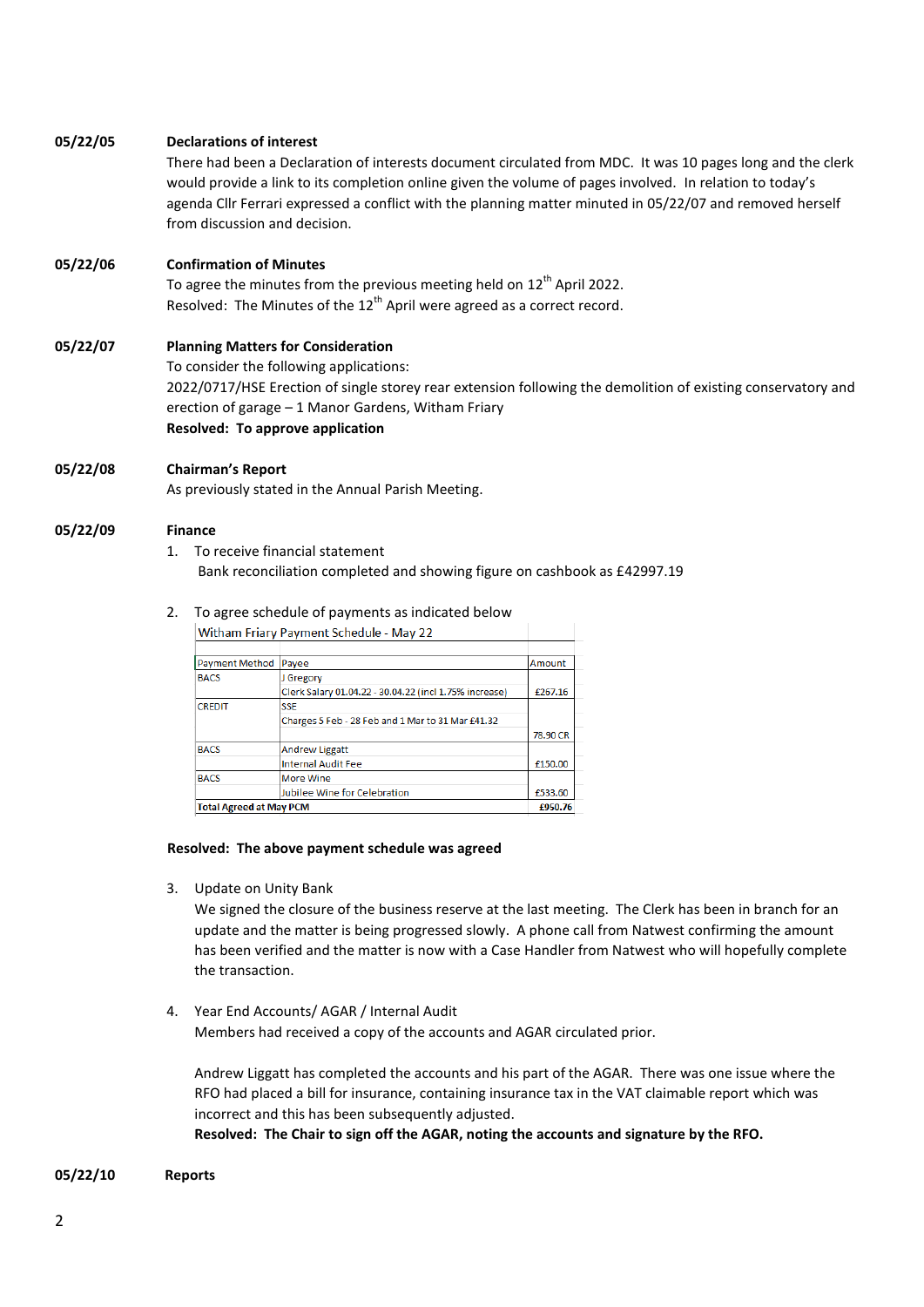#### **1. To receive Chairman's Report on Jubilee Sub-Committee**

There had been a provisional flyer of the jubilee activities posted around the village. Provision was being made for a wet weather programme and those who wouldn't be using picnic blankets. Amongst activities the church bell would peel for 70 rings, a year for every year of the reign. Volunteers were required and it was agreed to publish this on facebook and website. The budget was within constraints so much so that the Council may be able to subsidise some of the activities.

#### **2. Cllr Nicholls report on Highways**

Pothole correction was completed and top dressing was awaited to join up with what was done last year. Cllr Ferrari questioned on behalf of a resident if Highways could repair the gully left on the side of the road that had been left. Much discussion was had on why this had been left, along with passing areas and costs. It was agreed not to pursue at the current time

#### **3. To receive report on Communications**

Nothing to report new councillor in place

#### **4. To receive Cllr Sheppard/Knowles report on the Recreation Ground**

Cllr Sheppard stated that he had not had time to pursue the grass cutting maintenance renewal. He suggested that we work with Grass Valet this year with a view to getting quotes ahead of time next year. It was suggested that the strimming around new trees could be looked at as this was quite aggressive in places. Cllr Ferrari would happily meet Danny the GV Representative and would arrange with Tom as he arranges the cuts to the field

#### **5. To receive Cllr Knowles report on the Play Patch**

Cllr Knowles was not in attendance / no report given.

#### **6. To receive Cllr Powell report on Footpaths**

Cllr Powell had produced a report stating there was nothing new. A handover report of contacts and incident references would be passed to Cllr Ferrari

#### **05/22/11 Network Rail**

As per footpaths. A member of the public indicated that although the fencing work had been carried out much of excess materials had been left. Cllr Ferrari would pick this up with Network Rail

#### **05/22/12 Witham Water**

The jubilee leaflet drop was imminent so work from Cllr Sheppard was needed on devising an appropriate leaflet regarding the Water situation. The new communications were working well and Cllr Nicholls stated that we need to educate the village on the new process and keep contact away from Mendip and bombarding the water company. It was suggested that a follow up leaflet could be devised on saving water and looking at if there were any schemes relating to reduced costs in water butt purchases etc

#### **05/22/13 Policies and Council Documents**

The Clerk had a Health and Safety Policy for adoption. All the matters were in place such as insurance etc but we needed to formalise this in a document.

Resolved: Health and Safety Document adopted

#### **05/22/13 Further correspondence**

#### Sports Pavilion

The jubilee bid was not successful with the failure in meeting the eligibility criteria. This was obviously disappointing but there were many other grant applications that could be considered.

Churchyard Maintenance